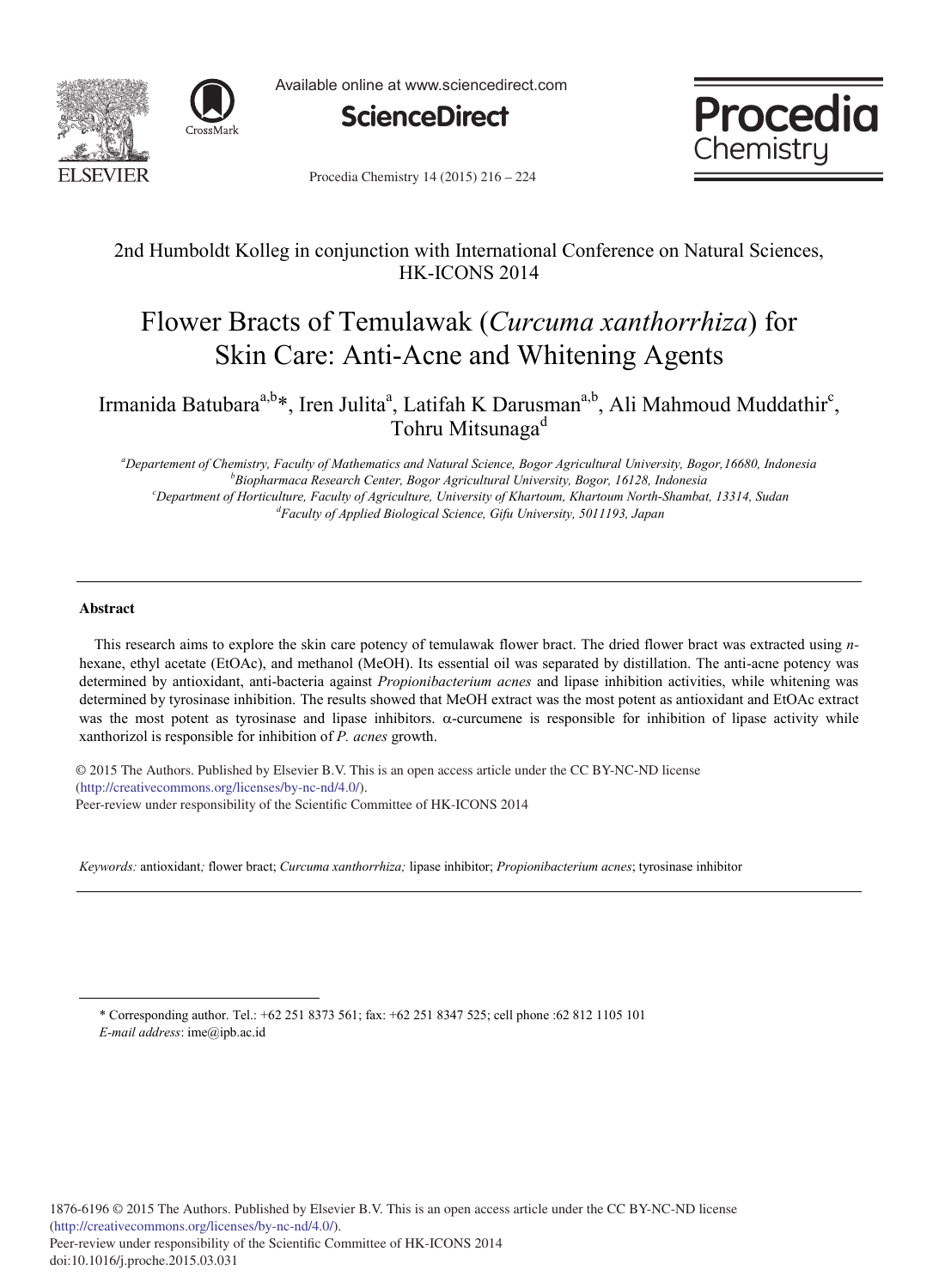# **1.Introduction**

Temulawak (*Curcuma xanthorrhiza*) is a Zingiberaceae species which is empirically widely used as a traditional medicine especially its rhizome. Traditionally, it is widely used to treat kidney stones, fever, high-cholesterol level, joint pain, and hepatitis. Many research studies have been conducted on the active component of the temulawak rhizome for its antioxidant, antilipidemia, antibacterial, and antifungal activities<sup>1-3</sup>. The utilization of temulawak rhizome is causing a voluminous amount of wasted agricultural byproduct wasted. One of these byproducts is the flower bract part. It is interesting to explore the potency of temulawak flower bract for other purposes to decrease the volume of agricultural waste.

Natural skin-care product remains an important theme on the research of natural products since skin-care could affect self-confidence. Anti-acne and whitening agents are interesting subject on natural skin care. On this research, the anti-acne potency was determined by antioxidant using diphenylpicryl hydrazyl (DPPH) method, antibacteria against *Propionibacterium acnes* and *P. acnes* lipase inhibition activities, while whitening potency was determined by tyrosinase inhibition (monophenolase and diphenolase).

On the other hand, the information on the active compounds in temulawak flower bract is still limited. Therefore, this research aimed to explore the potency and identify the active compounds of temulawak flower bract for skin care: namely antibacterial against *P. acnes*, lipase inhibition, antioxidant and tyrosinase inhibition activities.

#### **2. Materials and methods**

# *2.1 Plant materials and extraction methods*

The flower bract of temulawak was collected from Sukabumi, West Java, Indonesia. The sample was oven dried before extraction. About 15 g dried temulawak flower bract was extracted by increasing the polarity of solvents (150 mL). First, *n-*hexane was used as solvent, then extraction was continued to the residue using ethyl acetate (EtOAc), and finally using methanol (MeOH). The essential oil of flower bract of temulawak (1 kg) was separated by distillation method. The most potent extract was separated by silica gel column chromatography (CC) and preparative thin-layer chromatography (TLC).

#### *2.2 Assay methods*

The anti-acne potency was determined by UV-Vis spectrometric method for antioxidant, antibacterial, lipase inhibition and tyrosinase inhibition activities. Antioxidant activity was determined using DPPH method with (+) cathechin (Tokyo Chemical Industry, Japan) and ascorbic acid as positive controls and ethanol as blank<sup>4</sup>. For antioxidant activity test, a 100  $\mu$ L sample, 100  $\mu$ L 2(N-morpholino)ethanesulfonic acid (MES) buffer pH 7.4, and 100 µL DPPH (11.8 mg DPPH in 100 mL ethanol) were added in each well of a 96 well plate. After 30 min, the absorbance of the mixture was measured at 514 nm. The inhibitory activity was calculated.

Antibacterial activity against *P. acnes* was performed by determining the minimum inhibitory concentration (MIC) and the minimum bactericidal concentration (MBC). They are concentrations by which there was no visually detectable bacterial growth and all the bacteria were dead, respectively<sup>4</sup>. Briefly the medium consisted of GAM Broth Nissui 0.5 %, glucose 1 % (Wako Pure Chemical Industries, Ltd., Japan), yeast extract 0.3 % (Difco Laboratories, France), Nutrient Broth 0.5% (Difco Laboratories, France), and 0.2 % Tween-80 (MP Biomedical, Japan). After addition of Tween-80, the medium was sterilized in an autoclave. To each well of the 96 well plate, a 100  $\mu$ L sample (serial concentration, diluted in DMSO 20 %) consisting of 95  $\mu$ L medium and 5  $\mu$ L inoculums was added. The inoculum was prepared at a concentration of 10–<sup>2</sup> CFU/mL. *P. acnes* and incubated in the medium for 72 h under anaerobic conditions. The negative control for antibacterial activity was dimethyl sulfoxide (DMSO), while the positive controls were tetracycline (MP Biomedical, Japan), and 3-methyl 4-isopropylphenol (IPMP) (TCI, Japan).

*P. acnes* lipase inhibition activity test was conducted using the 2,3-dimercapto-1-propanol tributyrate (BALB) method as described before<sup>4</sup>. Briefly, all reagents (Dainippon Sumitomo Pharma Co, Ltd, Japan) were put in tubes 1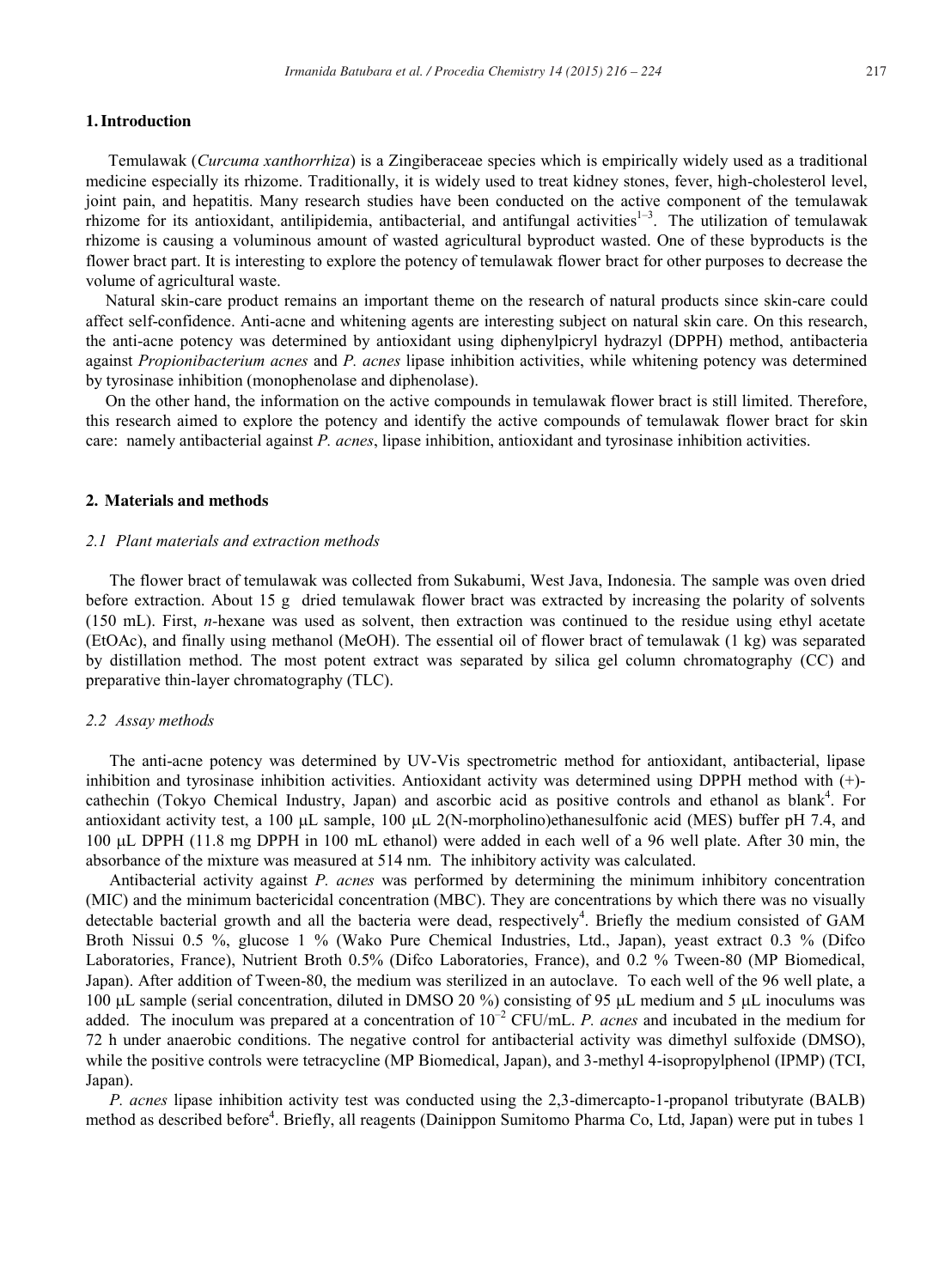and 2. The reagents were 390  $\mu$ L DTNB in tris buffer (coloring agent), 10  $\mu$ L PMSF (esterase inhibitor), 25  $\mu$ L lipase, and 25  $\mu$ L sample or solvent (DMSO). Both tubes were incubated at 30 °C for 5 min after which 50  $\mu$ L of the BALB solution (substrate) was added to tube 1, then the tubes were mixed well and incubated at 30 °C for 30 min. After 30 min, the reaction in the tube was stopped by adding 500  $\mu$ L stopping reagent to both tubes. In tube 2, 50  $\mu$ L substrate solution was added and then both tubes were shaken to mix the solution well and then centrifuged to remove the insoluble materials. The absorbance of each tube was measured at 414 nm. Tetracycline was used as the positive control based on its activity to inhibit the lipase production of *P.acnes*<sup>5</sup>.

Tyrosinase inhibition (monophenolase and diphenolase) was determined by previous methods and kojic acid was used as positive control<sup>6</sup>. Briefly, about 70  $\mu$ L of extract diluted in DMSO was combined with 30  $\mu$ L of tyrosinase (Sigma, 333 Unit  $mL^{-1}$  in phosphate buffer). After incubation at room temperature for 5 min, 110 µL of the substrate (2 mM L-tyrosine or 12 mM L-DOPA) was added. Incubation commenced for 30 min at room temperature and the absorbance was measured at 510 nm. The concentration of the plant extract at which half of the original tyrosinase activity was inhibited was determined.

# *2.3 Silica gel column chromatography (CC), preparative thin-layer chromatography (TLC), gas chromatographymass spectrometer (GC-MS) and Fourier transform-infrared spectrometer (FT-IR) conditions*

The most potent extract was separated first by open CC. Silica gel 60 with 75  $\mu$ m particle size was used as the stationary phase with diethyl ether, dichloromethane and methanol as the mobile phase (step gradient method). The fraction was grouped by TLC. The TLC plate was an aluminum plate of silica gel  $G_{60}F_{254}$  with 0.25 mm thickness from Merck. The eluent was dichlorometane:diethyl ether (1:1), and detection was through ultraviolet light on 254 nm.

The component of temulawak flower bract essential oils was determined by GC-MS, while the functional groups in the active fraction was determined by FT-IR. Conditions for GC-MS analysis consisted of using electron impact ionization (EI) method on GC-17A gas chromatograph (Shimadzu, Kyoto, Japan) coupled to a GC-MS QP 5050A mass spectrometer (Shimadzu); fused silica capillary column  $(30 \text{ m} \times 2.5 \text{ mm})$ ; 0.25 mm film thickness), coated with DB-5 (Agilent J&W, Canada); column temperature at 100 °C (2 min) to 250 °C at the rate of 3 °C per min; carrier gas, helium at constant pressure of 7.59 psi (1 psi equals 6 894.76 Pascals)**.**. Acquisition mode was scan. Compound identification was performed by comparing the mass spectra of the peaks with library data. Percentage composition was computed from GC peak areas.

Functional groups in active fraction was analyzed by FT-IR Alpha (Bruker, UK). About 2 mg active fraction was mixed with potassium bromide (KBr) and was made as pellet by hand press for 10 min. The transmittance was measured at 4 000  $cm^{-1}$  to 400  $cm^{-1}$  wavenumber.

#### **3. Results and discussion**

# *3.1 Potency of crude extract and essential oil as anti-acne*

Extraction of compounds from temulawak flower bract gave different yields, 1.92 % for *n-*hexane extract, 0.80 % for EtOAc extract, 11.47 % for MeOH extract, and 0.01 % for essential oil. This result showed that the major compound in flower bract of temulawak is a polar compound which can be extracted in methanol. Based on the phytochemical assay test, the MeOH extract consisted of saponin, flavonoid, tannin and alkaloid.

The potency of each extract and essential oil as anti-acne, antibacterial against *P. acnes,* lipase inhibition, and antioxidant agent is shown in Table 1. The results showed that temulawak flower bract essential oil had the lowest MIC and MBC values which mean that the oil is the most active in inhibiting the *P. acnes* growth. *P. acnes* is the bacteria living in the skin and responsible for the inflammation process in the acne formation. Compared to the activities of the positive control, the essential oil had almost the same activity with IPMP, but not better than tetracycline. This oil also inhibited 50 % of the *P. acnes* lipase activity at the concentration of 500  $\mu$ g · mL<sup>-1</sup>, almost the same potency with tetracycline as the positive control.

Lipase produced by *P. acnes* is also included on the acne formation<sup>7</sup>. Inhibiting the lipase activities could decrease the inflammation during acne formation. EtOAc extract was found to be the most active extract to inhibit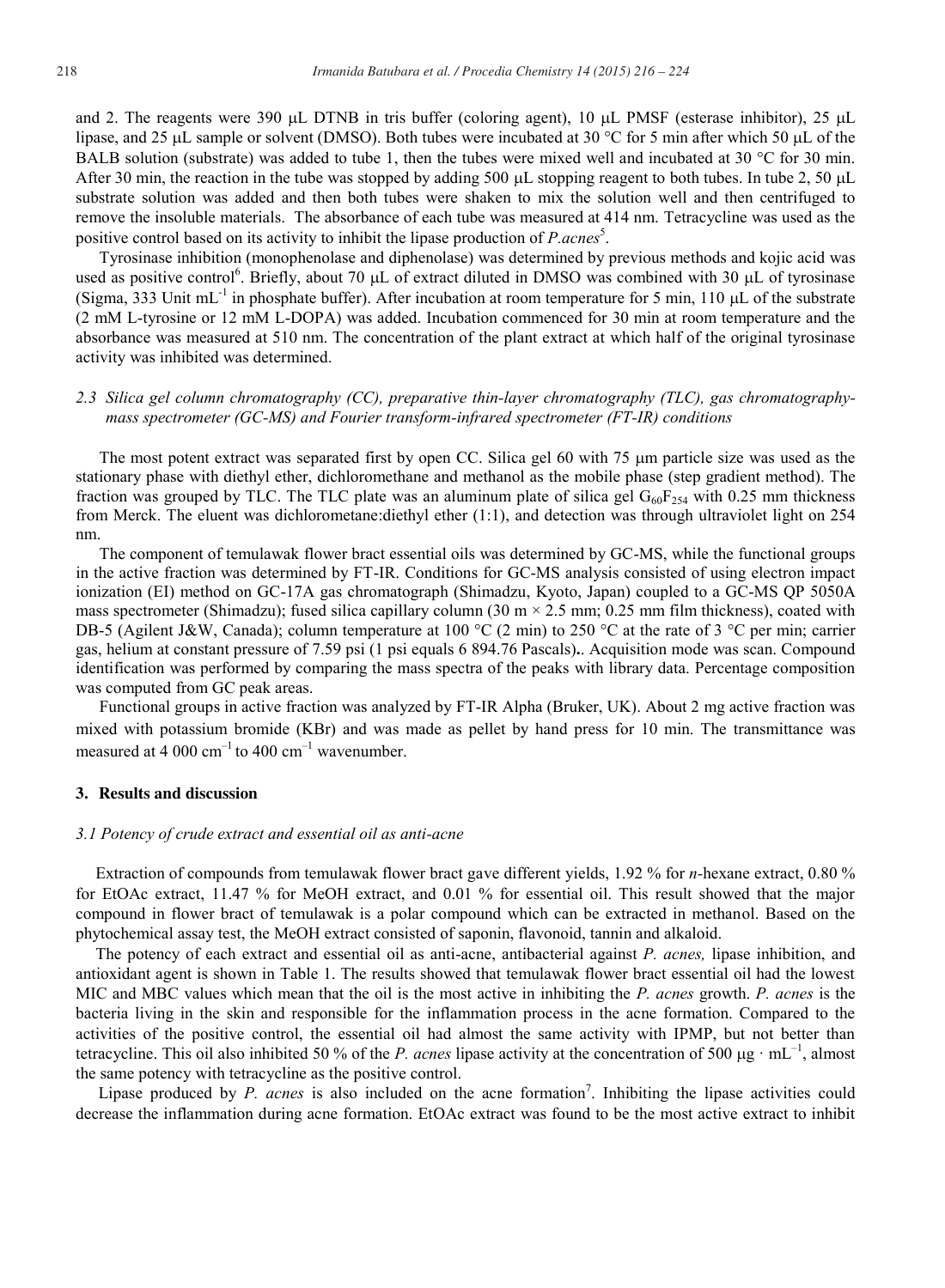the lipase activity (Table 1). It was almost the same with IPMP as the positive control and more active compared to tetracycline. This extracts also had potency as antioxidant.

| Extract name  | Antibacteria (mg · mL $^{-1}$ ) |      | Lipase inhibition at 500                     | Antioxidant                     |
|---------------|---------------------------------|------|----------------------------------------------|---------------------------------|
|               | MIC                             | MBC  | $\mu$ g · mL <sup>-1</sup> (%) <sup>*)</sup> | $IC_{50} (\mu g \cdot mL^{-1})$ |
| $n$ -hexane   | >2                              | >2   | $36.09 \pm 1.5$                              | > 200.00                        |
| EtOAc         | >2                              | >2   | $80.50 \pm 0.9$                              | 12.68                           |
| MeOH          | 2.00                            | > 2  | $5.90 \pm 0.5$                               | 6.60                            |
| Essential oil | 1.00                            | 2.00 | $49.01 \pm 1.1$                              | > 200.00                        |
| Tetracycline  | 0.03                            | 0.03 | $47.3 \pm 5.5$                               | ٠                               |
| <b>IPMP</b>   | 1.00                            | 1.00 | $81.4 \pm 2.5$                               | $\overline{\phantom{a}}$        |
| Catechin      | $\overline{\phantom{a}}$        |      |                                              | $2.94 \pm 0.03$ <sup>*</sup>    |
| Ascorbic acid |                                 |      |                                              | $3.82 \pm 0.03$ <sup>*</sup>    |

Table 1. The antibacterial, lipase inhibition, and antioxidant activities of temulawak flower bract crude extracts and essential oil

Noted : IC<sub>50</sub> is the concentration which shows 50 % inhibition of activity.

\*) (value  $\pm$  se)  $\mu$ g · mL<sup>-1</sup>

Antioxidant potency test of extracts showed that MeOH extract was the most active extract to inhibit DPPH radical. The activity of MeOH extract was lower compared to catechin and ascorbic acid as the positive controls (Table 1). Based on our previous report, antioxidant activity of MeOH and EtOAc extracts of temulawak flower bract are better compared to temulawak rhizome which had  $IC_{50}$  value of 80.72  $\mu$ g · mL<sup>-18</sup>.

# *3.1 Potency of crude extracts and essential oils as whitening agent*

The whitening potency is related to tyrosinase inhibition on monophenolase and diphenolase reaction. Tyrosinase is the enzyme which is responsible for the conversion of L-tyrosine to DOPA and also converted DOPA to DOPA quinone<sup>9</sup>. By inhibiting the tyrosinase activity, the melanin formation which is responsible for skin color could be inhibited.

The activity of crude extract and essential oil as tyrosinase inhibitor is shown in Table 2. EtOAc extract was the most potent extract as tyrosinase inhibitor since it has the lowest  $IC_{50}$  value compared to other extracts. Based on our previous report on the temulawak rhizome which has IC<sub>50</sub> of 0.27 mg · mL<sup>-1</sup> for monophenolase and 0.90 mg · mL<sup>-1</sup> for diphenolase, temulawak flower bract is not as good as the temulawak rhizome as whitening agent<sup>6</sup>.

Table 2. The tyrosinase inhibition activity of temulawak flower bract extracts and essential oil

| Extract name   | $IC_{50}$ (mg · mL <sup>-1</sup> ) |             |
|----------------|------------------------------------|-------------|
|                | Monophenolase                      | Diphenolase |
| $n$ -hexane    | > 2.00                             | > 2.00      |
| EtOAc          | 1.97                               | 1.57        |
| MeOH           | > 2.00                             | 1.71        |
| Essential oils | > 2.00                             | > 2.00      |
| Kojic acid     | 0.02                               | 0.16        |

#### *3.2 Compounds in temulawak flower bract essential oils*

The essential oil of temulawak flower bract had potency as antibacteria and lipase inhibitor. It is interesting to identify the compounds present in essential oils which is responsible for the activity. Chemical constituents present in the temulawak flowers bract is determined by GC*-*MS and the results are shown in Table 3. The major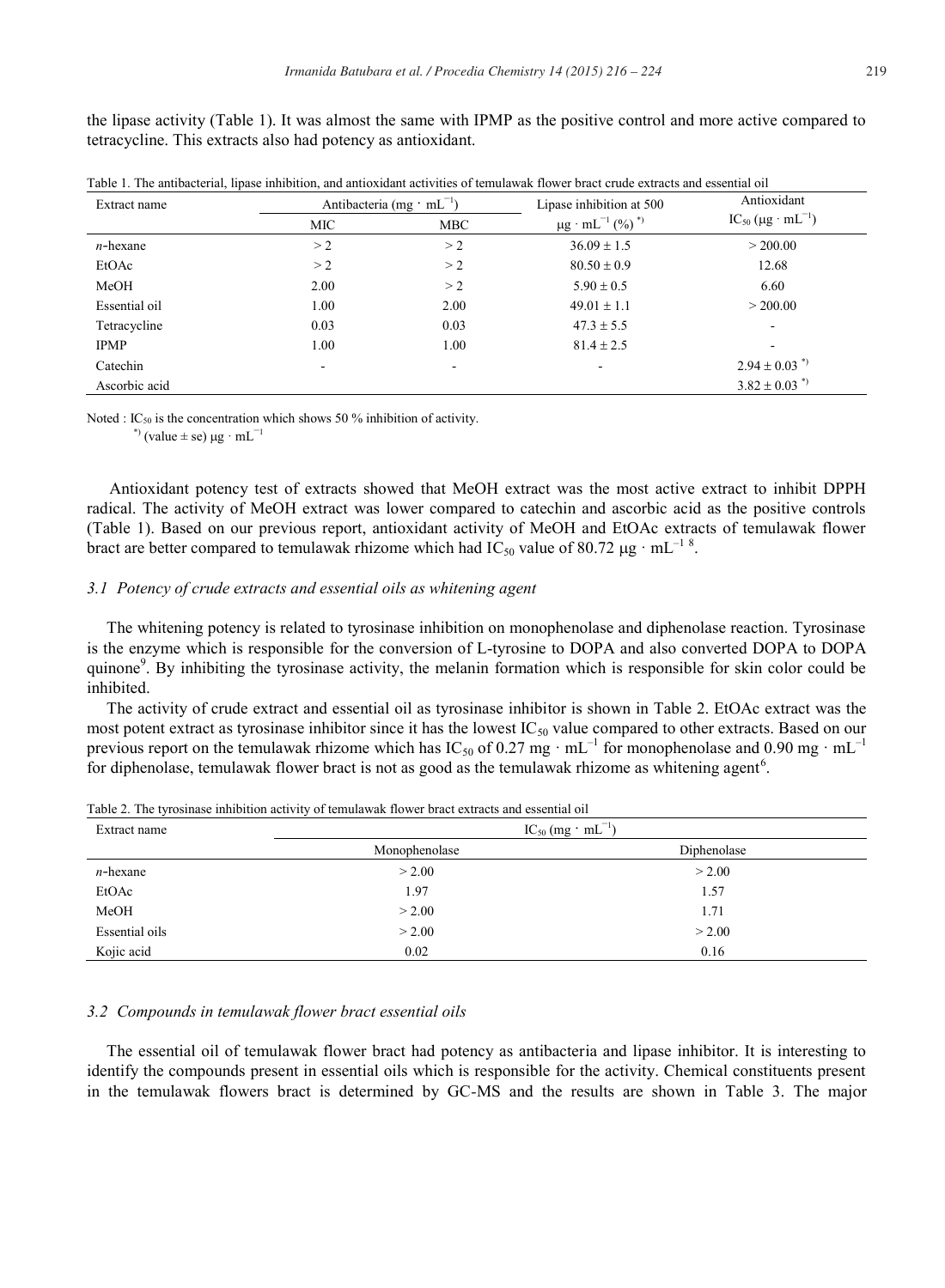components in the oil are xanthorrhizol and  $\alpha$ -curcumene (Fig 1). These major components belong to the sesquiterpene group with bisabolane type structure.

Table 3. The compounds in temulawak flower bract essential oils

| Group         |            | Compound name       | Content $(\% )$ |
|---------------|------------|---------------------|-----------------|
| monoterpene   |            | Isoborneol          | 0.04            |
|               |            | Camphor             | 0.21            |
| sesquiterpene | bisabolene | $\alpha$ -curcumene | 15.12           |
|               |            | Xanthorrhizol       | 16.13           |
|               | elemene    | B-elemene           | 4.60            |
|               | others     | $\beta$ -farnesene  | 0.29            |
|               |            | Trans-caryophyllene | 3.48            |



Fig. 1. Structure of (a) xanthorrhizol and (b)  $\alpha$ -curcumene

The activities of the two major components for anti-acne are shown in Table 4. The results showed that xanthorrhizol inhibit *P. acnes* growth at the concentration of 0.5 mg  $\cdot$  mL<sup>-1</sup>. The antibacterial activity of xanthorrhizol was better than IPMP as the positive control, but xanthorrhizol had no lipase inhibition activity and not good as antioxidant. Unlike xanthorrhizol, c*-*curcumene did not have good antibacterial and antioxidant activities, but had lipase inhibition activity. Xanthorrhizol is reported as antinociceptive<sup>10</sup>, antimetastatic<sup>11</sup>, and antifungi<sup>3</sup>. Hwang also reported that xanthorrhizol is an antibacterial with broad spectrum activity, stable from heat and safe for human skin $^{12}$ .

| Table 4. Anti-acne activities of xanthorrhizol and $\alpha$ -curcumene |  |  |
|------------------------------------------------------------------------|--|--|
|------------------------------------------------------------------------|--|--|

| Compounds name      | Antibacterial against P. acnes (mg $ mL^{-1}$ ) |        | Lipase inhibition at                        | Antioxidant $IC_{50}$   |
|---------------------|-------------------------------------------------|--------|---------------------------------------------|-------------------------|
|                     | МIС                                             | MBC    | 500 µg · mL <sup>-1</sup> (%) <sup>*)</sup> | $(\mu g \cdot mL^{-1})$ |
| Xanthorrhizol       | 0.50                                            | 1.00   | $9.1 + 1.1$                                 | >16.7                   |
| $\alpha$ —curcumene | 2.00                                            | > 2.00 | $57.0 \pm 4.5$                              | >16.7                   |
| Tetracycline        | 0.03                                            | 0.03   | $47.3 \pm 5.5$                              |                         |
| <b>IPMP</b>         | 1.00                                            | 1.00   | $81.4 + 2.5$                                |                         |
| Catechin            | -                                               | -      | ۰                                           | $2.94 \pm 0.03^{*}$     |
| Ascorbic acid       |                                                 |        |                                             | $3.82 \pm 0.03^{*}$     |

Noted :  $IC_{50}$  is the concentration which shows 50 % inhibition of activity. \*) (value  $\pm$  se)  $\mu$ g · mL<sup>-1</sup>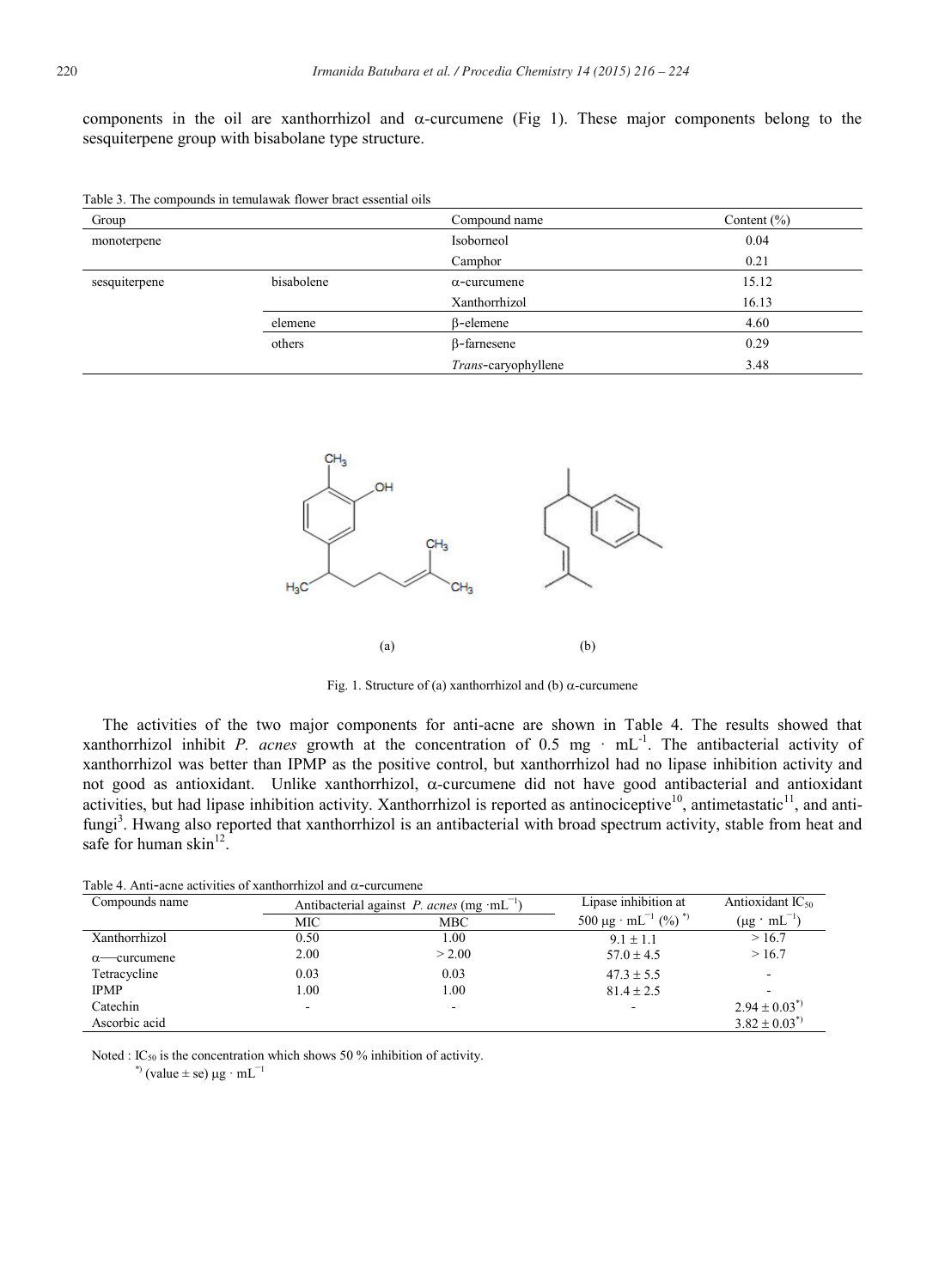# *3.3 Separation of temulawak flower bract EtOAc extracts*

EtOAc extract of temulawak flower bract was separated by silica gel column chromatography based on its tyrosinase inhibition, lipase inhibition and antioxidant activities. Phytochemical analysis test showed that EtOAc extract consisted of an alkaloid and a flavonoid. The separation yielded 12 fractions. The activities of each fraction are shown in Table 5.

Fraction F1, F3, F10, and F12 are active as tyrosinase and lipase inhibitors as well as an antioxidant. Fraction F12 is the most active fractions because it has the lowest  $IC_{50}$  value for tyrosinase inhibition, low  $IC_{50}$  value for antioxidant and high lipase inhibition activity.

Between the four active fractions, F1 was separated further because it has the highest volume compared to the other fractions. Separation was continued by preparative thin layer chromatography. This separation gave 2 fractions, namely F1.1 and F1.2. The activities of F1.1 and F1.2 are shown in Table 5. The activities test results showed that F1.2 is an active fraction compared with F1.1. Fraction F1.2 has tyrosinase and lipase inhibition activities as well as antioxidant activity. To understand the functional groups in F1.2 as well as in F12, the IR spectrum measurement was performed.

The infrared spectrum showed that the F12 which is the most active fraction has the functional groups of hydroxyl, aromatics and C–O–C. It means that this fraction is consists of flavonol group compounds. Phytochemical test analysis showed that F12 is consisted of flavonol. Flavonol compounds reported to have an activity against *P. acnes* lipase activity are myricetin  $(IC_{50}$ : 0.38 mM) and quercetin  $(IC_{50}$ : 0.42 mM)<sup>13</sup>. But robinetin which also belongs to the flavonol group does not inhibit but accelerates the lipase activity. Some of the reported flavonols also has whitening activity<sup>14</sup>. It means that further research is needed to identify the active component from F12. Distinct from fraction F12, fraction F1.2 had a carbonyl group which was not found in F12. Based on this result the component in F1.2 could be flavonoid. Phytochemical test analysis showed that F1.2 consisted of auron.

| Fractions     | Tyrosinase inhibition $IC_{50}$ (mg·mL <sup>-1</sup> ) |             | Lipase inhibition at               | Antioxidant                     |
|---------------|--------------------------------------------------------|-------------|------------------------------------|---------------------------------|
|               | Monophenolase                                          | Diphenolase | 500 $\mu$ g · mL <sup>-1</sup> (%) | $IC_{50} (\mu g \cdot mL^{-1})$ |
| F1            | 1.51                                                   | 1.74        | 81.30                              | 281.08                          |
| F2            | > 2.0                                                  | > 2.0       | 9.54                               | 189.36                          |
| F3            | 1.54                                                   | 1.49        | 75.43                              | 71.93                           |
| F4            | > 2.0                                                  | > 2.0       | 8.88                               | 100.89                          |
| F5            | > 2.0                                                  | > 2.0       | 9.84                               | 146.98                          |
| F6            | 1.68                                                   | 1.85        | 50.36                              | >400                            |
| F7            | > 2.0                                                  | > 2.0       | 11.65                              | >400                            |
| F8            | > 2.0                                                  | > 2.0       | 12.44                              | >400                            |
| F9            | > 2.0                                                  | > 2.0       | 9.95                               | 114.23                          |
| F10           | 1.33                                                   | 1.74        | 16.81                              | 298.38                          |
| F11           | 1.17                                                   | 1.48        | 31.83                              | >400                            |
| F12           | 0.97                                                   | 1.08        | 70.58                              | 92.28                           |
| F1.1          | > 2.00                                                 | > 2.00      | 15.27                              | 184.80                          |
| F1.2          | 0.97                                                   | 1.70        | 80.33                              | 199.97                          |
| Kojic acid    | 0.02                                                   | 0.16        | $\overline{\phantom{a}}$           |                                 |
| Tetracycline  |                                                        | ٠           | 47.3                               |                                 |
| <b>IPMP</b>   |                                                        |             | 81.4                               |                                 |
| Catechin      |                                                        |             | $\overline{a}$                     | 2.94                            |
| Ascorbic acid |                                                        |             |                                    | 3.82                            |

Table 5. Tyrosinase inhibition, lipase inhibition and antioxidant activities of fractions from EtOAc extracts of temulawak flower bract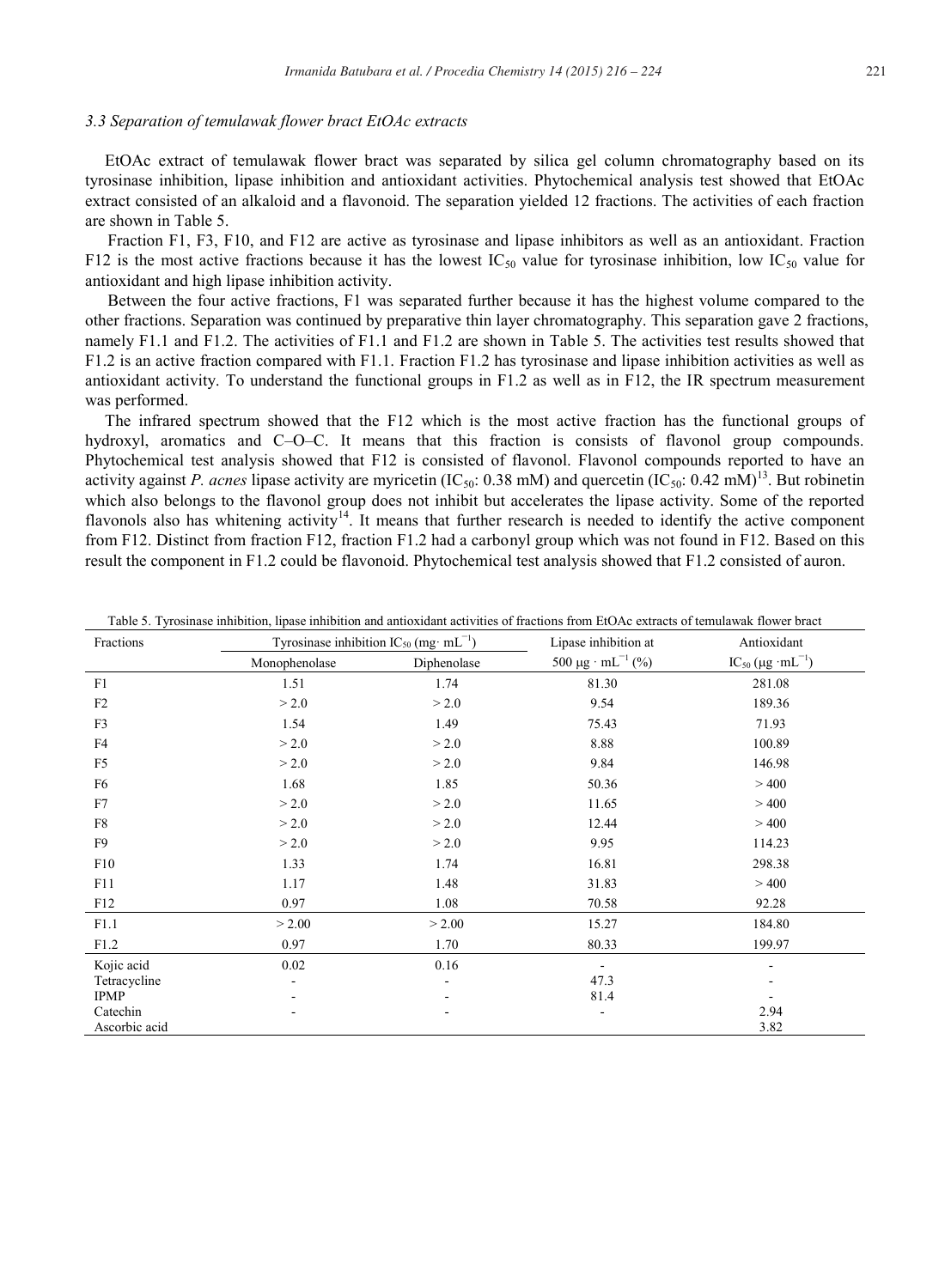Infrared spectrum of F12 and F1.2 are shown in Fig 2. The vibration types from the functional group in F12 and F12 are listed in Table 6.

| Table 6. Vibration types of functional group in fraction F12 and F1.2 |                          |                           |  |
|-----------------------------------------------------------------------|--------------------------|---------------------------|--|
| Wavenumber $(cm-1)$                                                   |                          | Functional group          |  |
| F12                                                                   | F1.2                     |                           |  |
| 3429                                                                  | 3421                     | stretch O-H               |  |
| 2912                                                                  | 2921                     | stretch C-H               |  |
| $\overline{\phantom{a}}$                                              | 1715                     | stretch $C=O$             |  |
| 1634                                                                  | 1459                     | stretch C=C aromatic      |  |
| 1383                                                                  | $\overline{\phantom{0}}$ | Bend C-H                  |  |
| 1274                                                                  | 1263                     | Stretch C-O-C vinyl ether |  |
| 1093                                                                  | 1122                     | $C-O-C$ ether             |  |
| 618                                                                   | 899, 815, 723, 566       | Fingerprint area          |  |



Fig. 2 (a)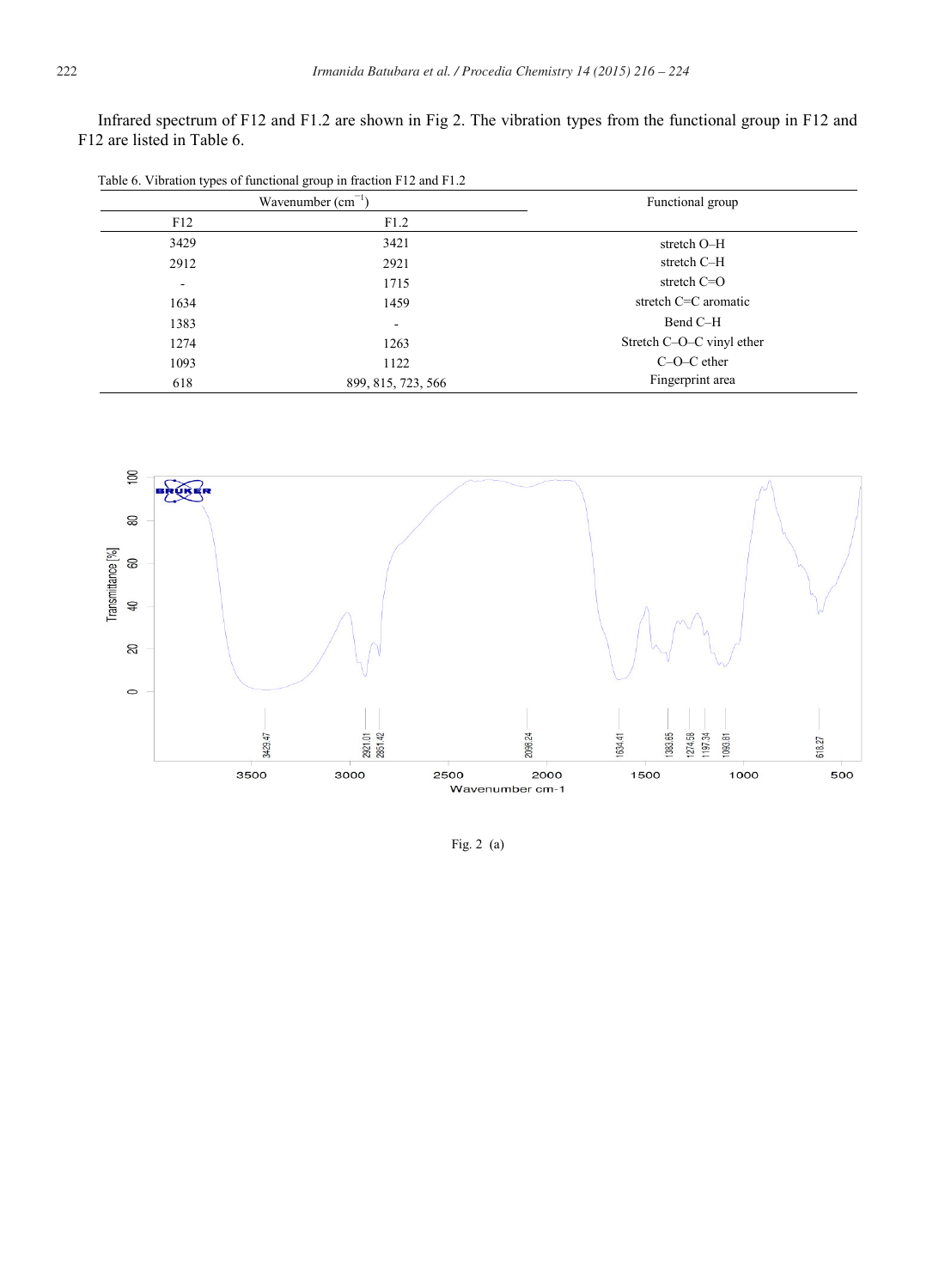

Fig. 2 (b) Fig. 2. Infrared spectra of (a) fraction F12 and (b) fraction F1.2

# **4. Conclusion**

Temulawak flower bract has a good potential to be developed as a skin care product. The MeOH extract was the most potent extract for antioxidant activity followed by the EtOAc extract. The best extract as tyrosinase and lipase inhibitors was EtOAc extract. Fraction 12 of EtOAc extracts contained flavonol and fraction F1.2 contained auron based on the infrared spectrometry and phytochemical assay. The  $\alpha$ -curcumene in the flower bract essential oil is responsible for the inhibition of lipase activity while xanthorizol is responsible for the inhibition of growth of *P. acnes*.

# **References**

- 1. Yasni S, Imaizumi K, Sin K, Sugano M, Monaka G, Sidik. Identification of an active principle in essential oils and hexane soluble fraction of *Curcuma xanthorriza* Roxb. showing triglyceride lowering action in rats. *Food Chem Toxicol*. 1994;32:273–278.
- 2. Itokawa H, Hirayama F, Funakoshi K, Takeya K. Studies on the antitumor bisabolane sesquiterpenoids isolated from *Curcuma xanthorriza*. *Chem Pharm Bull* 1985;33(8):3488–<sup>3492</sup>
- 3. Rukayadi Y, Hwang JK. In vitro antimycotic activity of xanthorrizol isolated from *Curcuma xanthorriza* Roxb. against opportunistic filamentous fungi. *Phytother Res* 2007;21(5):434–<sup>438</sup>
- 4. Batubara I, Mitsunaga T, Ohashi H. Screening antiacne potency of Indonesian medicinal plants: antibacterial, lipase inhibition, and antioxidant activities. *J Wood Sci* 2009;55:230–<sup>235</sup>
- 5. Websters GF, McGinley KJ, Leyden JJ. Inhibition of lipase production in *Propionibacterium acnes* by sub-minimal-inhibitory concentrations of tetracycline and erythromycin. *Brit J Dermatol* 1981;104(4):453–<sup>457</sup>
- 6. Batubara I, Darusman LK, Mitsunaga T, Rahminiwati M, Djauhari E. Potency of Indonesian medicinal plants as tyrosinase inhibitor and antioxidant agent. *J Biol Sci*. 2010;10(2):138–<sup>144</sup>
- 7. Higaki S, Nakamura M, Morohashi M, Hasegawa Y, Yamagishi T. Anti-lipase activity of Kampo formulations, coptidis rhizome and its alkaloids against Propionibacterium acnes. *J Dermatol* 1996; 23(5):310–<sup>314</sup>